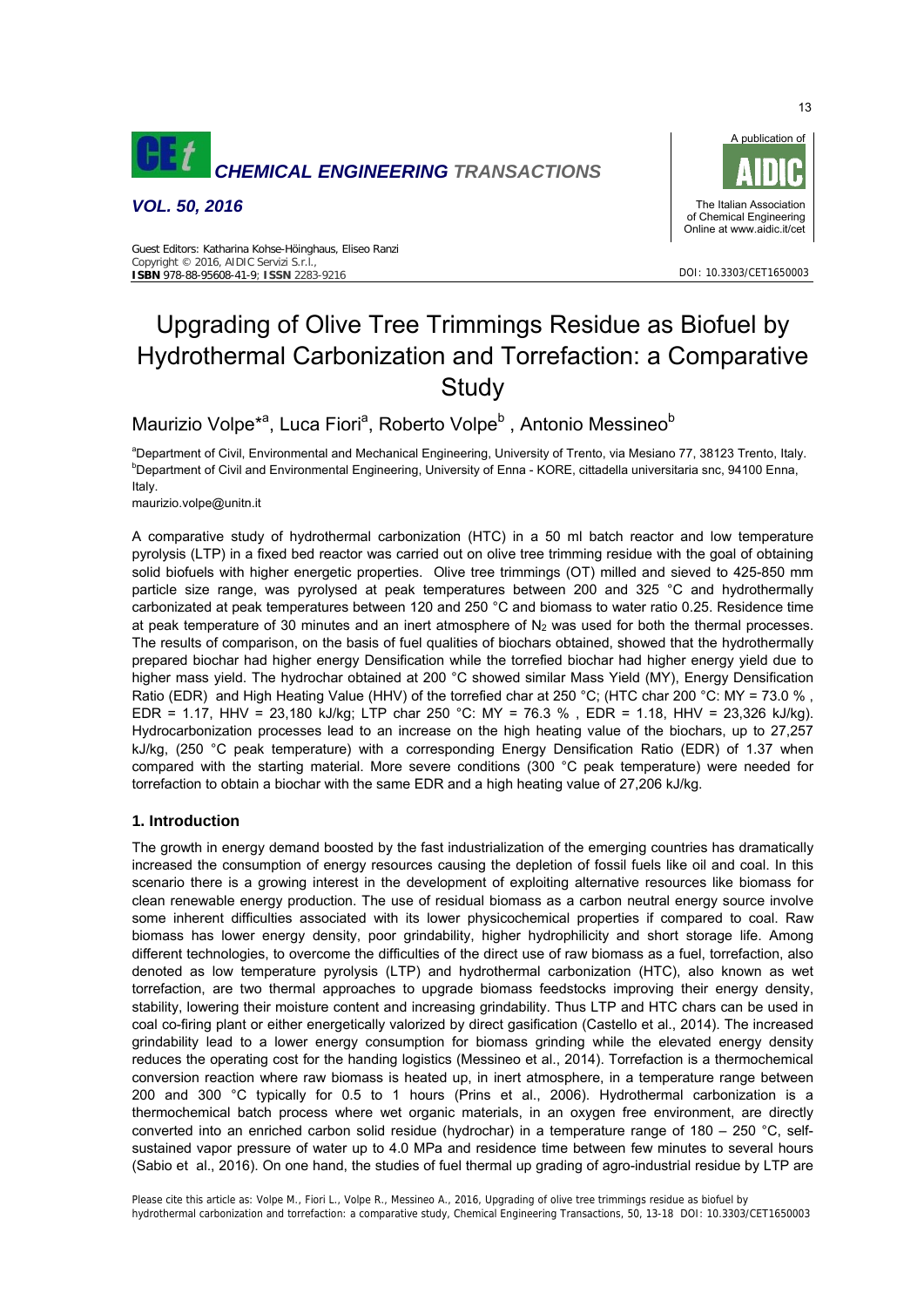numerous, as for example citrus wastes (Volpe M. et al., 2015), olive industry wastes (Messineo, et al., 2012; Volpe R. et al.. 2015), and HTC of olive stones (Álvarez et al., 2015) and wine industry wastes (Basso et al., 2016). On the other hand, very few studies have been carried out on the comparison between LTP and HTC technologies (Liu et al., 2014; Kambo et al., 2015). In this work we present a comparative study of biochars energy properties of olive tree trimming produced via LTP and HTC processes.

### **2. Materials and methods**

#### **2.1 Raw material and sample preparation**

Olive trimmings (OT) including leaves were collected from three 30 years old randomly selected trees of the 'Moresca' variety, in Enna province, Sicily. All samples were oven dried at 40 °C for 48 h in order to release excess moisture. The samples were then ground using a rotatory knife mill to particle sizes of < 20 mm and milled to particle size < 2 mm. The milled material was then sieved and the fraction between 425 and 850 μm particle size was selected for the thermochemical reactions and analytical determinations. All the samples were stored in sealed containers at room temperature and oven dried for at least two hours just before each experiment.

#### **2.2 Analytical determinations**

Proximate analyses were carried out using a LECO Thermogravimetric Analyser TGA 701. Approximately 300 mg of solid samples were used to evaluate composition in terms of moisture content (M), volatile fraction (VF), fixed carbon (FC) and ashes (Ash). M was evaluated with a thermal ramp of 20 °C/min to 105 °C in air; and holding the temperature until weight constancy (< ±0.05 %); the VF was evaluated with a ramp rate in an inert atmosphere (N<sub>2</sub>) of 50 °C/min from 105 °C to 900 °C, holding time 7 min and finally ash content was determined with an isothermal at 800 °C in air until weight constancy  $( $\pm 0.05\%$ ).$ 

Higher heating values (HHV) of raw and solid residues were evaluated according to the CEN/TS 14918 standard by means of a LECO AC500 calorimeter.

#### **2.3 Torrefaction and hydrothermal carbonization procedures**

Torrefaction experiments were carried out by a lab scale quartz horizontal fixed bed reactor (FBR). The reactor and the system set-up features have been already fully described (Volpe M. et al., 2014). The reactor was loaded with approximately 10.00  $(± 0.01)$  g of dry OT sample and left at room temperature while N<sub>2</sub> was left flowing at 1.5 L/min for approximately 10 min to ensure an inert atmosphere in the system. After evacuation of air in the system the reactor was heated up, with a thermal ramp rate of 50 °C/min, to the reaction peak temperature (200, 250, 300 and 325 °C), holding time at peak temperature of 30 min. Furnace and sample temperatures were recorded by RS-1384 four channel temperature data-logger. At the end of reaction the system was left to cool down to room temperature and solid and liquid residues were recovered and their mass yields evaluated. Hydrothermal carbonization reactions were carried out in a stainless steel (AISI 316) 50 ml internal volume batch reactor. The HTC system lay-out (Fiori et al., 2014) and modelling (Baratieri et al., 2015) have been already reported. For each experiment the HTC reactor was loaded with approximately 5.00 ( $\pm$  0.01) g of dry raw biomass and about 20.00 ( $\pm$  0.01) g of distilled water (biomass to water ratio 0.25 wt/wt). Once closed, the system was carefully purged with  $N_2$  in order to eliminate any air, and the reactor heated up to desired peak temperature by means of a band heater. Time of heating at the peak temperatures (120, 150, 180, 200, 220, 235 and 250 °C) was kept constant at 30 minutes. Typically, the times to reach the set point temperatures varied between 15 to 25 minutes. Longer times of reaction were not investigated in this work as this variable is proved to be less influent than peak temperature, (Álvarez et al., 2015; Basso et al., 2015).

At the end of reaction the system was cooled down to 30 °C and gas, solid and liquid residues mass yields evaluated. Table 1 show the set of conditions used during HTC and LTP experiments.

| Residence time [min] Temperature [°C] |     | <b>Thermal Process</b> |  |  |  |
|---------------------------------------|-----|------------------------|--|--|--|
|                                       | 120 | <b>HTC</b>             |  |  |  |
|                                       | 150 | <b>HTC</b>             |  |  |  |
|                                       | 180 | <b>HTC</b>             |  |  |  |
|                                       | 200 | HTC, LTP               |  |  |  |
| 30                                    | 220 | <b>HTC</b>             |  |  |  |
|                                       | 235 | <b>HTC</b>             |  |  |  |
|                                       | 250 | HTC, LTP               |  |  |  |
|                                       | 300 | <b>LTP</b>             |  |  |  |
|                                       | 325 | I TP                   |  |  |  |

| Table 1: Olive Trimmings - LTP and HTC reaction conditions |  |  |  |  |
|------------------------------------------------------------|--|--|--|--|
|------------------------------------------------------------|--|--|--|--|

14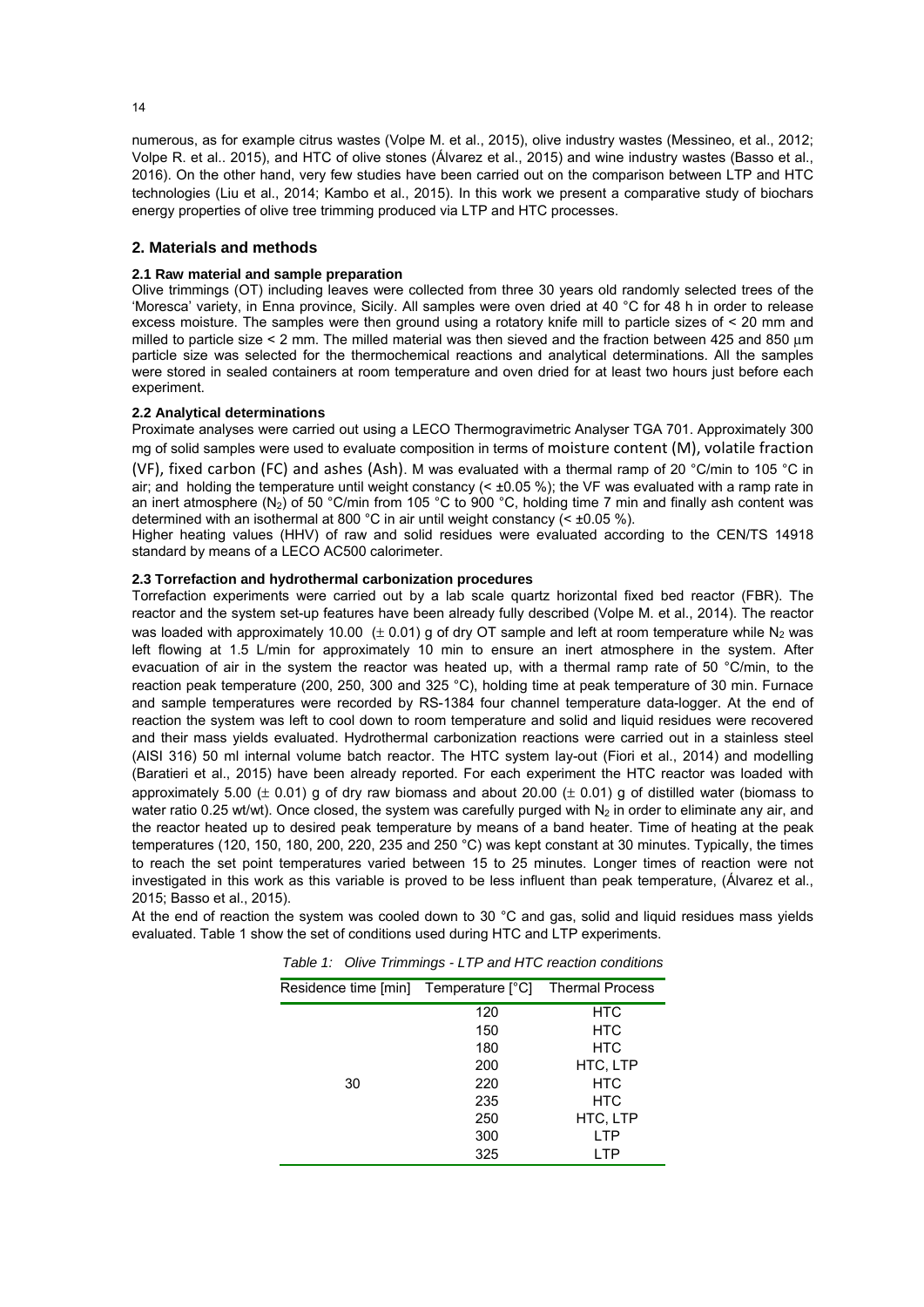Mass yields of the residues were evaluated by the following equation Eq(1):

$$
Mass Yield (MY) = \left(\frac{M_{cdb}}{M_{rdb}}\right) x 100
$$
\n(1)

where  $M_{\text{rdb}}$  represents the sample raw mass on dry basis before thermal treatment and the  $M_{\text{rdb}}$  denotes the mass after thermal treatment on a dry basis.

#### **2.4 Energy properties of bio-chars**

Once determined the solid residues high calorific values the energy yields and the energy densification ratios of the chars were calculated according to the following equations,  $Eq(2,3)$ :

Energy Yield (EY) = 
$$
\left(\frac{HHV_c}{HHV_r}\right) x MY
$$
 (2)

Energy Densityization Ratio (EDR) = 
$$
\left(\frac{HHV_c}{HHV_r}\right)
$$
 (3)

where HHVc is the high calorific value of char and HHVr is the high calorific value of the raw material.

### **3. Results and discussion**

#### **3.1 Proximate analysis of raw material and biochars**

The results of proximate analysis for raw material and HTC and LTP chars are reported in Table 2. The values reported in table 2 are the average of at least two analyses (VM and FC showed percentage relative errors  $(E_1\%)$  ≤ 3% but M and Ash showed  $E_1\%$  up to 20%). Increasing the severity of the treatment in HTC and LTP experiments the moisture content at equilibrium decreases as already found previously. HTC and LTP chars become more brittle and homogeneous with a decreased ability of absorbing moisture. Volatile matter content (VM) is somehow retained until 200 °C treatments both in HTC and LTP treatments but at higher temperatures it decreases sharply to reach a value between 72 and 73 % at 250 °C. On the other hand the fixed carbon content (FC) increases with temperature faster for hydrochar than for LTP chars denoting that hydrothermal carbonization is a more severe process than low temperature pyrolysis, this finding has already been reported in literature (Sermyagina et al., 2015). Moreover, the ash content increases in pyrolysis residues with severity while it remains constant or reduces in hydrochars. At 250 °C the LTP and HTC solid residues show an ash content of 4.69 and 3.15 % respectively. Ashes contain inorganic elements that are undesirable in a fuel, as during combustion they can cause fouling and slagging resulting in an increase of co-firing complexity and lowering the efficiency of the boilers. During hydrothermal carbonization low molecular organics (extractives) and a considerable amount of inorganic elements are extracted in liquid solution while those species are retained in pyrolysis chars (Reza et al., 2013).

| <b>Thermal</b><br>treatment | Reaction peak temperature [°C] |      |                          |      |                          |      |      |                          |      |                          |      |
|-----------------------------|--------------------------------|------|--------------------------|------|--------------------------|------|------|--------------------------|------|--------------------------|------|
|                             |                                | raw  | 120                      | 150  | 180                      | 200  | 220  | 235                      | 250  | 300                      | 325  |
|                             | M [%]                          | 4.3  | 3.5                      | 2.7  | 1.7                      | 2.6  | 1.6  | 1.1                      | 1.2  | $\overline{\phantom{a}}$ |      |
| <b>HTC</b>                  | VM [%]                         | 75.0 | 79.0                     | 77.4 | 79.0                     | 78.2 | 77.1 | 74.9                     | 71.8 | $\overline{\phantom{0}}$ |      |
|                             | Ash [%]                        | 3.9  | 3.4                      | 3.5  | 2.1                      | 3.2  | 2.4  | 3.1                      | 3.2  | $\overline{\phantom{0}}$ |      |
|                             | <b>FC [%]</b>                  | 16.8 | 14.1                     | 16.3 | 17.3                     | 16.1 | 18.3 | 21.0                     | 23.0 | $\overline{\phantom{a}}$ |      |
|                             | M [%]                          | 4.3  | $\overline{\phantom{a}}$ |      | $\overline{\phantom{a}}$ | 1.6  | ٠    | $\qquad \qquad$          | 0.8  | 1.6                      | 1.3  |
| <b>LTP</b>                  | VM [%]                         | 75.0 | $\overline{\phantom{a}}$ |      | $\overline{\phantom{a}}$ | 77.1 | -    | $\overline{\phantom{a}}$ | 72.8 | 64.3                     | 58.3 |
|                             | Ash [%]                        | 3.9  | $\overline{\phantom{a}}$ |      | $\overline{\phantom{a}}$ | 4.7  | -    | $\overline{\phantom{a}}$ | 4.7  | 4.7                      | 7.9  |
|                             | <b>FC [%]</b>                  | 16.8 | $\overline{\phantom{a}}$ |      | $\overline{\phantom{a}}$ | 16.5 |      | $\overline{\phantom{a}}$ | 21.7 | 29.3                     | 32.6 |

*Table 2: Proximate analysis of raw material and biochars* 

## **3.2 Mass and energy yields of biochars**

Tables 3 and 4 report the mass yields of solid (MYs), liquid (MYl) and gas (MYg) of HTC and LTP residues obtained at different reaction peak temperatures, together with the calorific values (HHVs), Energy Yields (EYs) and Energy Densification Ratios of the solid residues. The data shown are the average of at least two different experiments and analytical determinations. Mass yields showed Er% not higher than  $\pm$  1.7 % while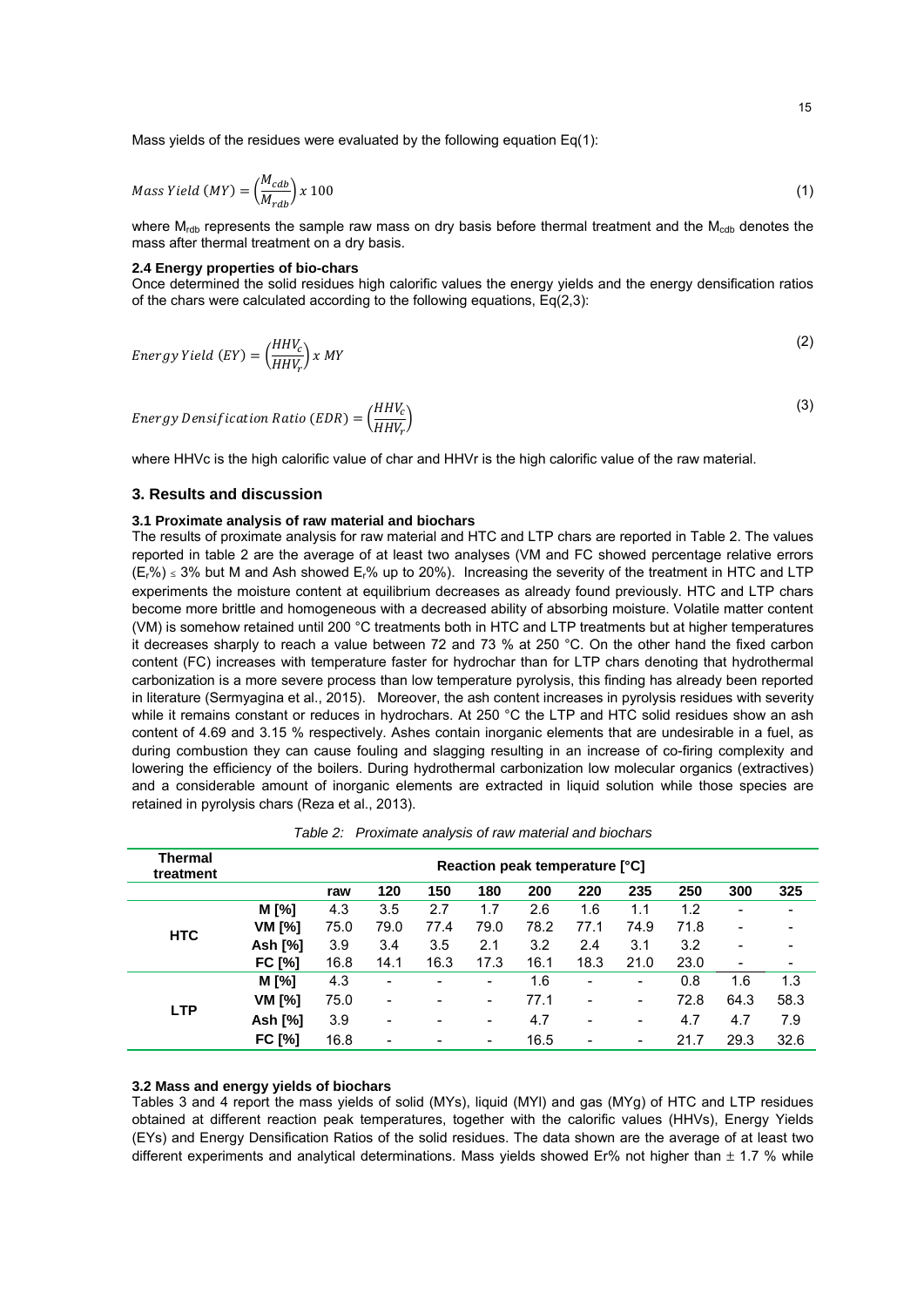for calorific value determinations the  $E_r$ % were lower than  $\pm$  1.4 %, all the values reported are on a dry basis (d.b.).

| $T[^{\circ}C]$ | MYs <sub>1</sub> | $MYI* [%]$               | MYg [%] EYs [%] |       | EDRs [%] | <b>HHVs [kJ/kg]</b> |  |  |
|----------------|------------------|--------------------------|-----------------|-------|----------|---------------------|--|--|
| raw            | -                | $\overline{\phantom{a}}$ | -               | -     |          | 19.807              |  |  |
| 120            | 97.1             | 2.7                      | 0.2             | 98.2  | 101.2    | 20.041              |  |  |
| 150            | 96.5             | 2.7                      | 0.8             | 101.5 | 105.1    | 20.826              |  |  |
| 180            | 77.9             | 19.6                     | 2.5             | 85.6  | 110.0    | 21,786              |  |  |
| 200            | 73.0             | 21.1                     | 5.9             | 85.4  | 117.0    | 23.180              |  |  |
| 220            | 71.1             | 23.0                     | 5.8             | 86.0  | 120.9    | 23.944              |  |  |
| 235            | 63.0             | 29.1                     | 7.9             | 82.8  | 131.5    | 26,048              |  |  |
| 250            | 57.6             | 32.2                     | 9.2             | 79.1  | 137.4    | 27.223              |  |  |

*Table 3: Mass yields and energy properties of HTC residues (d.b.)* 

*\*calculated by difference* 

*Table 4: Mass yields and energy properties of LTP residues (d.b.)* 

| T [°C] | MYs [%] | <b>MYI [%]</b> | MYg* [%] EYs [%] |      | EDRs [%] | HHVs [kJ/kg] |
|--------|---------|----------------|------------------|------|----------|--------------|
| raw    | -       | -              | -                | -    | -        | 19.807       |
| 200    | 91.8    | 6.2            | 2.0              | 96.8 | 105.4    | 20.879       |
| 250    | 76.3    | 15.6           | 7.1              | 89.9 | 117.8    | 23.326       |
| 300    | 51.0    | 35.4           | 13.4             | 70.0 | 137.4    | 27,206       |
| 325    | 48.9    | 37.6           | 13.5             | 68.4 | 139.9    | 27,707       |

\*calculated by difference

HTC treatments at 120 and 150 °C do not lead to carbonization of the sample but are able to remove part of low molecular organic extractive and inorganic elements thus giving an increase of HHV if compared to the parent material. During HTC (180-250 °C) and LTP (200-325 °C) experiments the solid mass yields decrease sharply with severity of the treatment. Mass yield of hydro-chars obtained at 250 °C is 57.6 % while at the highest LTP peak temperature the mass yield of the char is 48.9 %. Comparison of HTC and LTP result clearly show that the hydro-char residues at a fixed temperature have higher energy densification ratio than the corresponding pyrolysed biochar thus confirming that hydrothermal carbonization is a more severe treatment than pyrolysis, due to the active role of water. The hydro-char obtained at 200 °C showed similar MY, EDR and HHV of the torrefied char at 250 °C; (HTC char 200°C: MY = 73.0 %, EDR = 1.17, HHV = 23,180 kJ/kg; LTP char 250°C: MY = 76.3 % , EDR = 1.18, HHV = 23,326 kJ/kg). Hydrocarbonization processes lead to an increase on the high heating value of the biochars, up to 27,257 kJ/kg, (250 °C peak temperature) with a corresponding EDR of 1.37 when compared with the starting material. More severe conditions (300 °C peak temperature) were needed for torrefaction to obtain a biochar with the same EDR and a HHV of 27,206 kJ/kg.



*Figure 1: Correlation between HHV with reaction peak temperatures (a) and HHV with biochars mass yields (b).*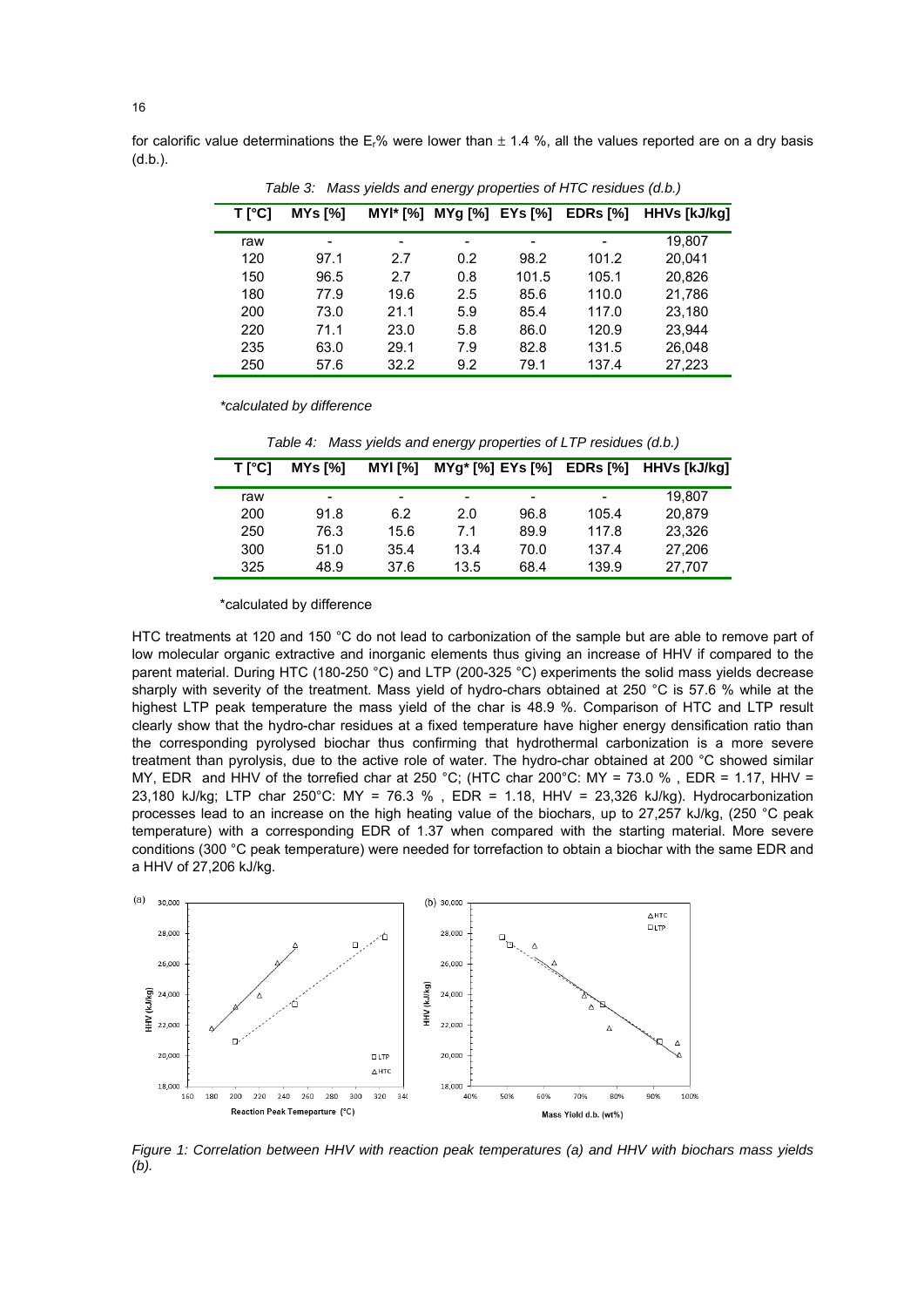Figure 1 (a) and (b) show the plot of HHV of the solid versus reaction temperature and mass yield respectively and according to those data in Figure 2 (a) and (b) we report the EDR and the EY trends with reaction peak temperature. HHV values of HTC and LTP biochars increase linearly with temperature Eq(4,5) and decrease linearly with mass yields Eq(6,7) thus using this correlations is possible to predict and design the energetic properties of the bio-fuel by HTC or LTP thermal up-grading.

$$
HHV(HTC) = 77.6 \times T + 7,603 \quad -R^2 = 0.965
$$

$$
HHV(LTP) = 58.1 \times T + 9,156 \quad -R^2 = 0.980
$$

$$
HHV(HTC) = -16,559 \times MY + 35,976 \quad -R^2 = 0.910 \tag{6}
$$

$$
HHV(LTP) = -15,705 \times MY + 35,300 \quad -R^2 = 0.999 \tag{7}
$$



*Figure 2: EDR (a) and EY (b) of HTC and LTP of OT, conditions as shown on Tables 3 and 4.* 

#### **4. Conclusions**

HTC and LTP processes of ligno cellulosic agro-industrial waste material like olive trimming make a solid chars with higher energy density, more brittle and more hydrophobic than the original material. As a results both HTC and LTP represent valuable methods for solid fuel upgrading. However at the same process conditions, temperature, residence time and hence severity of reaction, HTC biochars show higher energy densification ratio than the LTP chars with a lower ash content. Hydrothermal carbonization of olive trimming at 250 °C, 30 minutes of residence time, produces hydrochar with a MY = 57.6 %, EDR = 1.37, HHV = 27,223 kJ/kg and ash content of approximately 3 %, on the other hand 300  $^{\circ}$ C of reaction peak temperature is necessary during LTP to obtain a char with a MY = 51.0 %, EDR = 1.37, HHV = 27,206 KJ/kg and ash content of about 5 %. HHV values of HTC and LTP biochars increase linearly with temperature and decrease linearly with mass yields thus using this correlations is possible to predict and design the energetic properties of the bio-fuel by HTC or LTP thermal up-grading.

In summary, significantly improved fuels properties of hydrothermally OT prepared biochars indicate that HTC is a more favourable process for fuel upgrading than LTP, but, if it is true that HTC can treat wet biomass directly without drying, the produced hydrochars need to be filtered and dried to remove excess water, thus an accurate energy balance and cost-benefit analysis is needed before deciding which of the two technologies is the most convenient.

#### **References**

- Álvarez-Murillo A., Román S., Ledesma B. Sabio E., 2015, Study of variables in energy densification of olive stone by hydrothermal carbonization, Journal of Analytical and Applied Pyrolysis, 113, 307-314, DOI: 10.1016/j.jaap.2015.01.031.
- Baratieri M., Basso D., Patuzzi F., Castello D., Fiori L., 2015, Kinetic and Thermal Modeling of Hydrothermal carbonization Applied to Grape Marc, Chemical Engineering Transaction, 43, 505-510, DOI: 10.3303/CET1543085.

 $(1)$ 

 $\overline{a}$